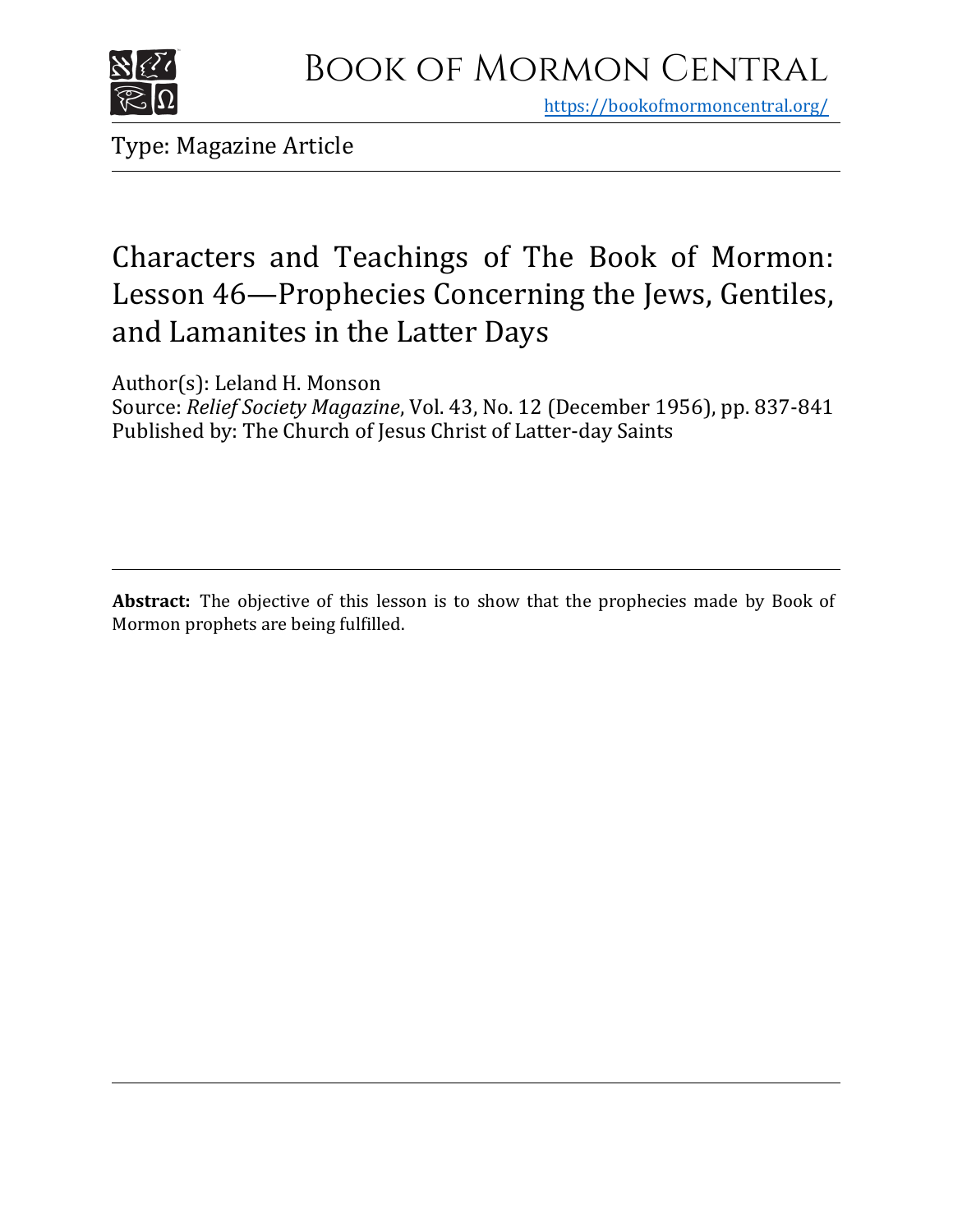**LESSON DEPARTMENT**

# *cJheology—*Characters and Teachings of The Book of Mormon

Lesson 46—Prophecies Concerning the Jews, Gentiles, and Lamanites in the Latter Days

### *Elder Leland H. Monson*

#### For Tuesday, March 5, 1957

Objective: To show that the prophecies made by Book of Mormon prophets are being fulfilled.

THE Book of Mormon is rather explicit in what it has to say about the Gentiles, the Jews, and the Lamanites. Various prophets looked into the future and wrote concerning these three groups of people.

#### *Concerning the Gentiles*

The Gentiles, according to The Book of Mormon, were to be given the privilege of unveiling this great land of America after it had been hidden from the nations of the world for hundreds of years. Nephi wrote:

And I looked and beheld a man among the Gentiles, who was separated from the seed of my brethren by the many waters; and I beheld the Spirit of God, that it came down and wrought upon the man; and he went forth upon the many waters, even unto the seed of my brethren, who were in the promised land. . . .

And it came to pass that I beheld many multitudes of the Gentiles upon the land of promise; and I beheld the wrath of God, that it was upon the seed of my brethren; and they were scattered before the Gentiles and were smitten (1 Nephi  $13:12, 14$ .

This quotation undoubtedly refers to the discovery of America by Columbus, and to the fact that many Gentiles would follow in his wake.

Nephi also saw that a great and marvelous work would be accomplished among these Gentiles, for they were to receive the Nephite records  $(z \nNephi 29:3)$  and to take the contents to the remnant of the Nephite and Lamanite civilization in the latter days. Nephi wrote:

And it came to pass that the angel of the Lord spake unto me, saying Behold, saith the Lamb of God, after I have visited the remnant of the house of Israel and this remnant of whom I speak is the seed of thy father—wherefore, after I have visited them in judgment, and smitten them by the hand of the Gentiles and after the Gentiles do stumble exceedingly,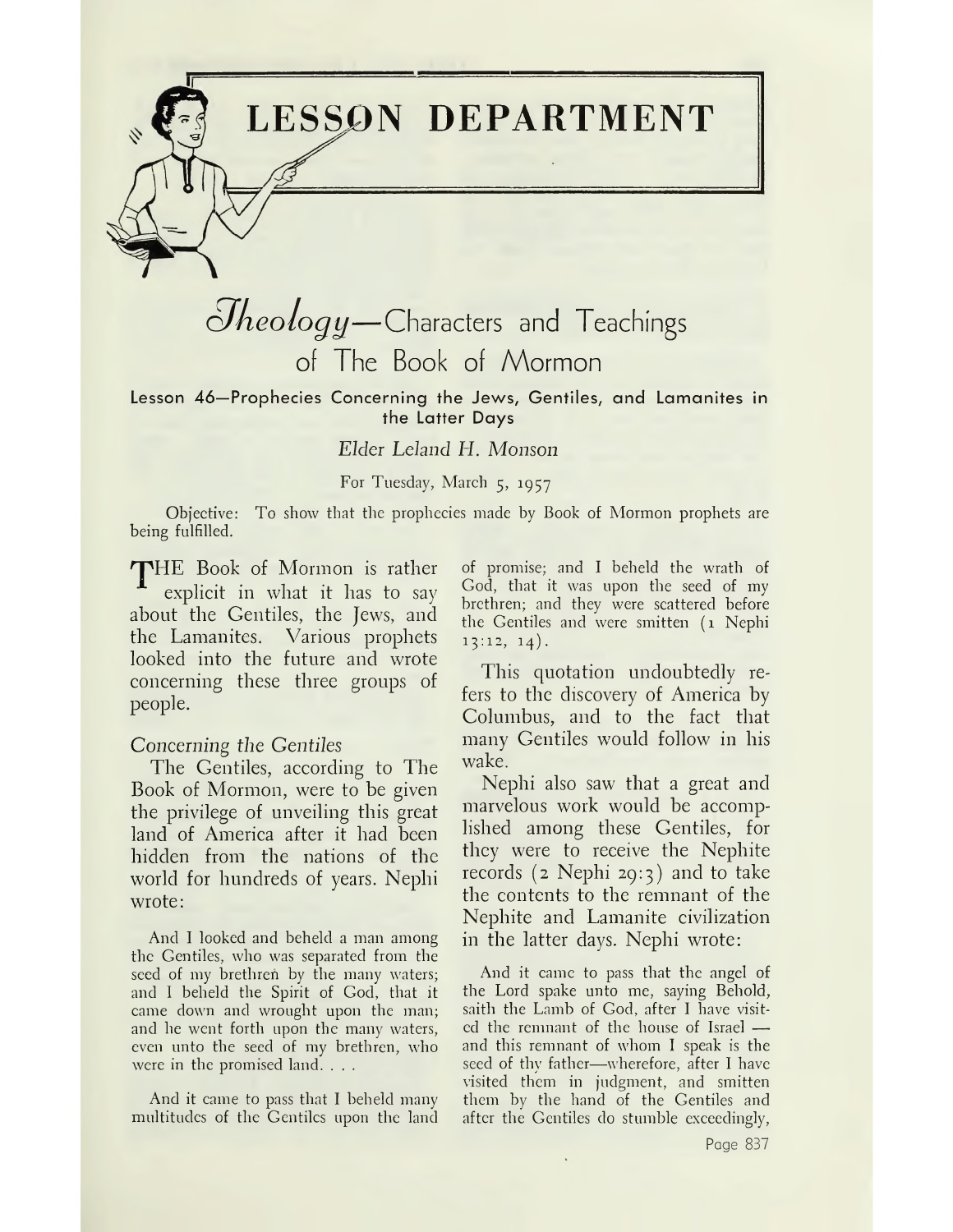because of the most plain and precious parts of the gospel of the Lamb which have been kept back by that abominable church, which is the mother of harlots, saith the Lamb — I will be merciful unto the Gentiles in that day, insomuch that I will bring forth unto them, in mine own power, much of my gospel, which shall be plain and precious, saith the Lamb (I Nephi 13:34).

Writing again on this same subject, Nephi pointed out:

And after our seed is scattered the Lord God will proceed to do a marvelous work among the Gentiles, which shall be of great worth unto our seed; wherefore, it is likened unto their being nourished by the Gentiles and being carried in their arms and upon their shoulders (1 Nephi  $22:8$ ).

On another occasion, Nephi prophesied that the Gentiles should carry the message of the record to a remnant of his seed:

And then shall the remnant of our seed know concerning us, how that we came out from Jerusalem, and that they are descendants of the Jews.

And the gospel of Jesus Christ shall be declared among them ... (2 Nephi 30:4-5; see also <sup>3</sup> Nephi 26:8).

But it was not the Nephite record alone that the Gentiles were to give to a remnant of Nephi'<sup>s</sup> people, for Nephi saw that the Gentiles would take the Jewish record to a remnant of his seed:

Therefore repent, and be baptized in the name of Jesus, and lay hold upon the gospel of Christ, which shall be set before you, not only in this record but also in the record which shall come unto the Gentiles from the Jews, which record shall come from the Gentiles unto you (Mormon 7:8).

And it came to pass that I beheld the remnant of the seed of my brethren, and also the book of the Lamb of God, which had proceeded forth from the mouth of the Jew, that it came forth from the Gentiles unto the remnant of the seed of my brethren (1 Nephi 13:38).

It was further to be the mission of the Gentiles to scatter a remnant of the house of Israel. (See <sup>1</sup> Nephi 15:17; 2 Nephi 10:18.)

The Book of Mormon indicates, too, that there should be a great Gentile nation built upon this land:

And it meaneth that the time cometh that after all the house of Israel have been scattered and confounded, that the Lord God will raise up a mighty nation among the Gentiles, yea, even upon the face of this land; and by them shall our seed be scattered (1 Nephi 22:7).

But behold, this land, said God, shall be a land of thine inheritance, and the Gentiles shall be blessed upon the land.

And this land shall be a land of liberty unto the Gentiles, and there shall be no kings upon the land, who shall raise up unto the Gentiles (2 Nephi 10:10-11).

A glorious promise is also held out to these Gentiles, for Nephi says:

. . . that if the Gentiles shall hearken unto the Lamb of God in that day that he shall manifest himself unto them in word, and also in power, in very deed, unto the taking away of their stumbling blocks—

And harden not their hearts against the Lamb of God, they shall be numbered among the seed of thy father; yea, they shall be numbered among the house of Israel; and they shall be a blessed people upon the promised land forever . . . (1 Nephi 14:1-2; see also <sup>2</sup> Nephi 30:2).

#### Concerning *the Lamanites*

Book of Mormon prophets, interested as they were in these Gentiles, also showed great concern over the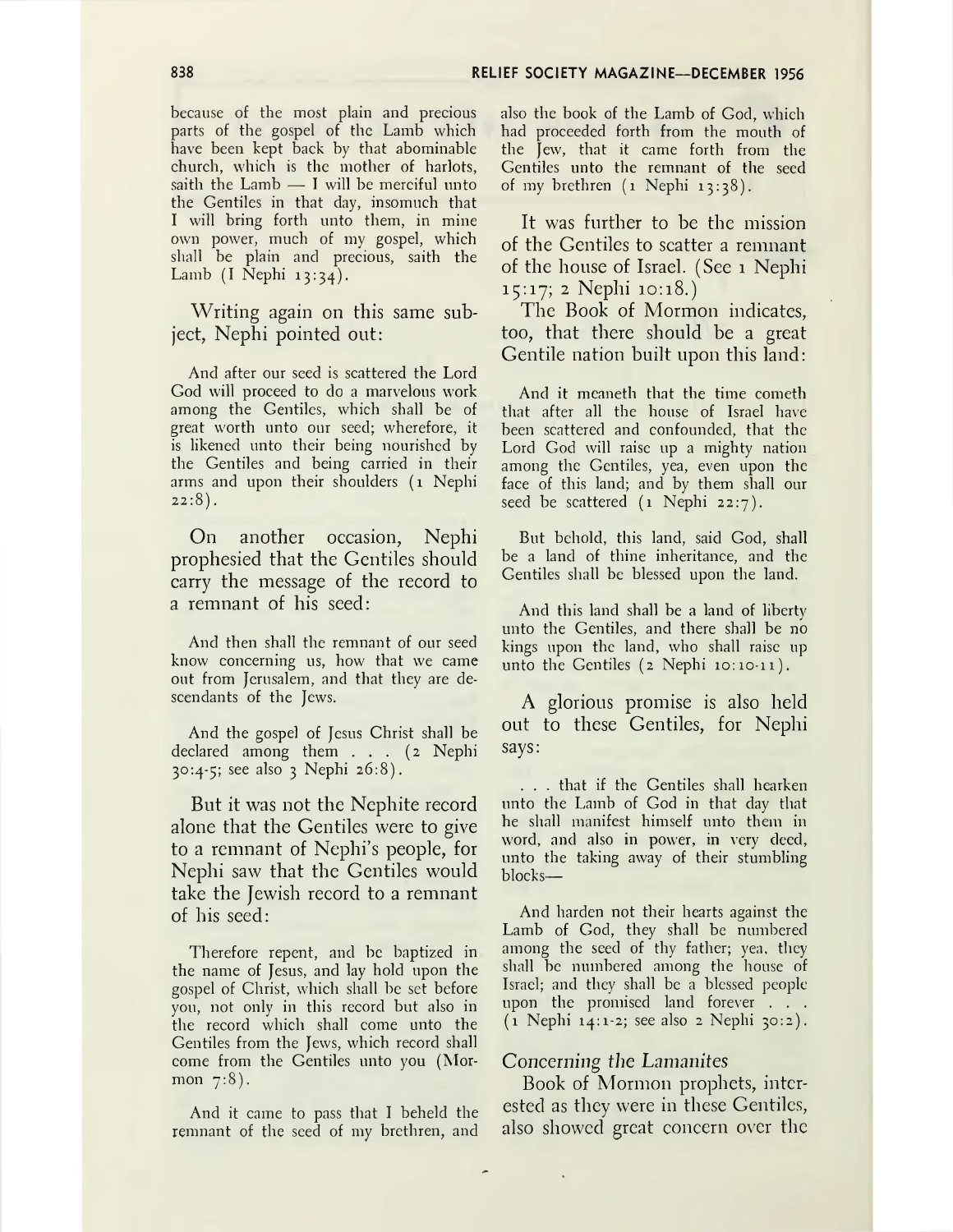Lamanites. There were periods in the Lamanite history when they were righteous as indicated by the conversions among them by the sons of Mosiah, the preachings of Samuel the Lamanite, and the merging of the Nephite and Lamanite civilizations after the appearance of the Christ when the Nephites and Lamanites had all things in common. (Helaman 6:1). There were more periods, however, when the Lamanites were unrighteous. But we are not concerned with this history here, for we want to know what promises the Lord held out for the Lamanites in the last days.

Just before sealing up his father'<sup>s</sup> record, Moroni wrote a few words to his Lamanite brethren of the future concerning the record the Gentiles would give unto them. He wrote:

. . . and I write unto my brethren, the Lamanites; and I would that they should know that more than four hundred and twenty years have passed away since the sign was given of the coming of Christ.

And I seal up these records, after I have spoken a few words by way of exhortation unto you.

And when ye shall receive these things, I would exhort you that ye would ask God, the Eternal Father in the name of Christ, if these things are not true; and if ye shall ask with a sincere heart, with real intent, having faith in Christ, he will manifest the truth of it unto you, by the power of the Holy Ghost (Moroni  $10:1-2, 4).$ 

Moroni further encouraged these Lamanites not to deny the gifts of God—the gift of knowledge, the gift of faith, the gift of healing, the gift of prophecy, and the others. He seems to be pleading with them to accept the gospel in the last days when it would be presented to them.

Moroni appears to have directed his entire writings in the Book of Moroni to the Lamanites. (See Moroni  $1:4.$ ) It was to the Lamanites that he wrote when he discussed the ordinances of the gospel and gave the two prayers for administering the sacrament, the mode of bestowing the Holy Ghost, and the ordination of priests and teachers.

One of the early Book of Mormon prophets, Enos, prayed "with many long strugglings" for the Lamanites:

And now behold, this was the desire which I desired of him — that if it should so be, that my people, the Nephites, should fall into transgression, and by any means be destroyed, and the Lamanites should not be destroyed that the Lord God would preserve a record of my people, the Nephites; even if it so be by the power of his holy arm, that it might be brought forth at some future day unto the Lamanites, that, perhaps, they might be brought unto salvation—

And I had faith, and I did cry unto God that he would preserve the records; and he covenanted with me that he would bring them forth unto the Lamanites in his own due time (Enos 13, 16).

Helaman later held forth promises for the Lamanites of the last days. Helaman wrote:

Yea, I say unto you, that in the latter times the promises of the Lord have been extended to our brethren, the Lamanites; and notwithstanding the many afflictions which they shall have, and notwithstanding they shall be driven to and fro upon the face of the earth, and be hunted, and shall be smitten and scattered abroad, having no place for refuge, the Lord shall be merciful unto them.

And this is according to the prophecy, that they shall be brought to the true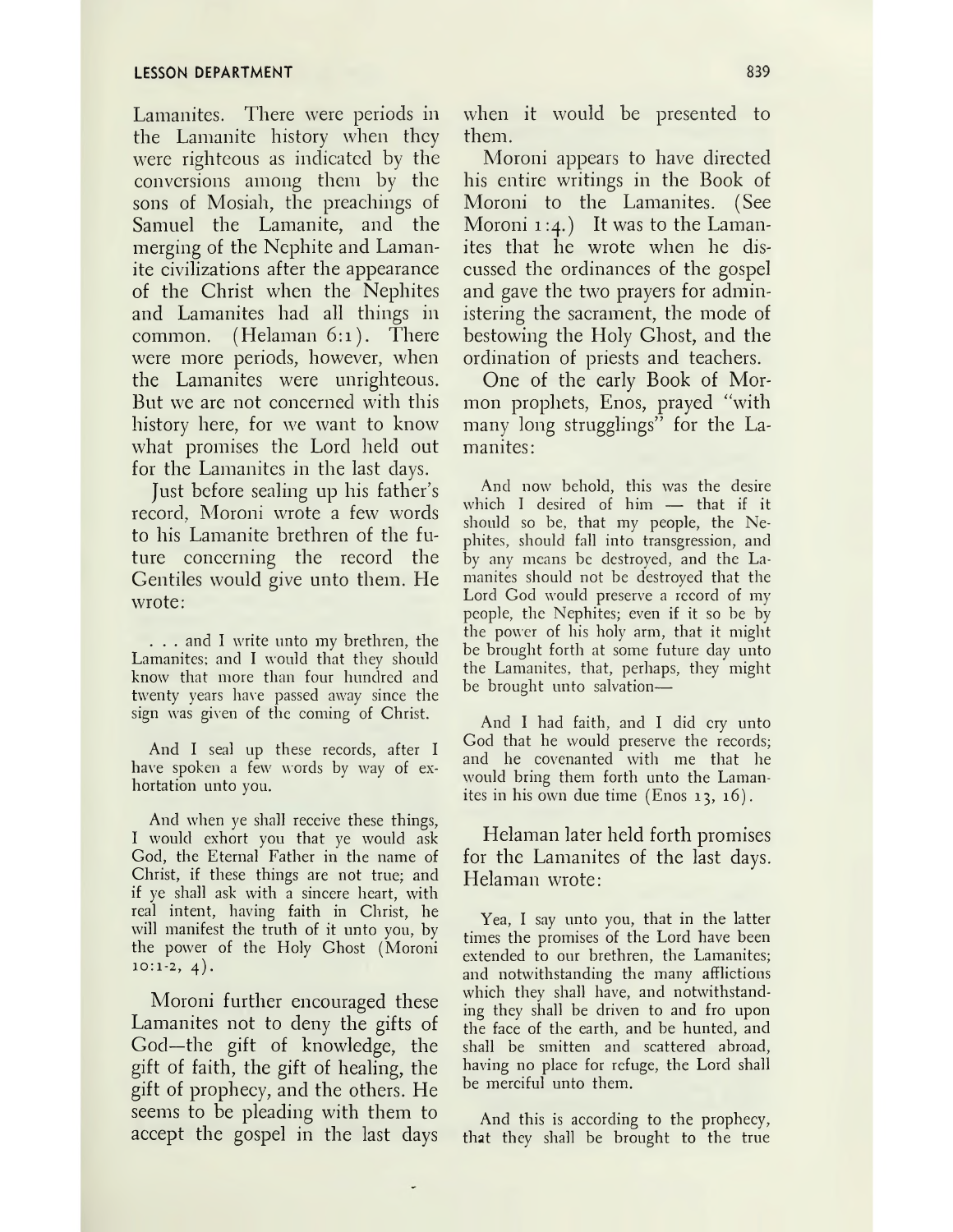knowledge, which is the knowledge of their Redeemer, and their great and true shepherd, and be numbered among his sheep (Helaman 15:12-13).

Mormon also called upon the Lamanites in the last days to repent, as quoted previously:

Therefore repent, and be baptized in the name of Jesus, and lay hold upon the gospel of Christ, which shall be set before you, not only in this record but also in the record which shall come unto the Gentiles from the Jews, which record shall come from the Gentiles unto you (Mormon 7:8).

#### *Concerning the Jews*

The Book of Mormon prophets also wrote much about the Jews and the promises of the Lord to them in the last days. Lehi brought with him from Jerusalem the brass plates, the record of the Jews. Nephi speaks of making a record " $\ldots$  in the language of my father, which consists of the learning of the Jews and the language of the Egyptians" (1 Nephi 1:2).

The Book of Mormon makes it clear that the Jews were responsible for the crucifixion of the Christ (2 Nephi 10:3), and that they would become a hated and despised people.

Nephi wrote:

And as for those who are at Jerusalem, saith the prophet, they shall be scourged by all people, because they crucify the God of Israel, and turn their hearts aside, rejecting signs and wonders, and the power and glory of the God of Israel.

And because they turn their hearts aside, saith the prophet, and have despised the Holy One of Israel, they shall wander in the flesh, and perish, and become a hiss and a by word, and be hated among all nations (1 Nephi 19:13-14).

Wherefore, the Jews shall be scattered

among all nations; yea, and also Babylon shall be destroyed; wherefore, the jews shall be scattered by other nations.

And after they have been scattered, and the Lord God hath scourged them by other nations for the space of many generations, yea, even down from generation to generation until they shall be persuaded to believe in Christ, the Son of God, and the atonement, which is infinite for all mankind — and when that day shall come that they shall believe in Christ, and worship the Father in his name, with pure hearts and clean hands, and look not forward any more for another Messiah, then, at that time, the day will come that it must needs be expedient that they should believe these things.

And the Lord will set his hand again the second time to restore his people from their lost and fallen state. Wherefore, he will proceed to do a marvelous work and a wonder among the children of men.

Wherefore, he shall bring forth his words unto them, which words shall judge them at the last day, for they shall be given them for the purpose of convincing them of the true Messiah, who was rejected by them; and unto the convincing of them that they need not look forward any more for a Messiah to come, for there should not any come, save it should be a false Messiah which should deceive the people; for there is save one Messiah spoken of by the prophets, and that Messiah is he who should be rejected of the Jews (2 Nephi 25:15-18).

Nephi knew that in the last days the Jews (as well as the nations of the Gentiles) would become . . drunken with iniquity and all manner of abominations" (2 Nephi 27:1). Despite this condition, Nephi also saw that the Nephite record and the record of the lost tribes of Israel would come to the Jews. (See 2 Nephi 29:13.)

Nephi also said:

... as many of the Jews as will not repent shall be cast off; for the Lord